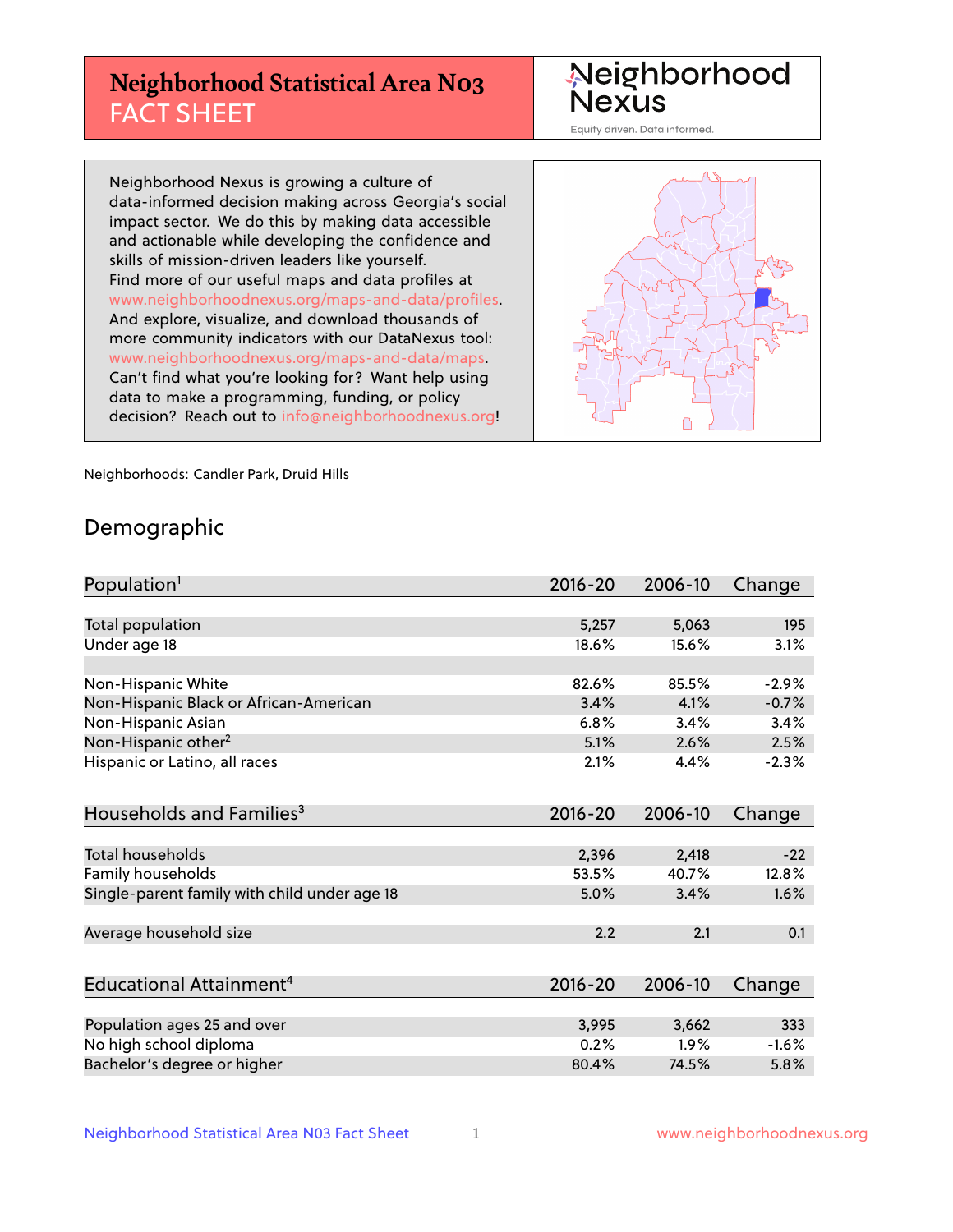# Change Measures, continued...

| Employment <sup>5</sup>                                                                               | $2016 - 20$    | 2006-10        | Change         |
|-------------------------------------------------------------------------------------------------------|----------------|----------------|----------------|
|                                                                                                       |                |                |                |
| Total workers residing in Neighborhood Statistical Area                                               | 2,942<br>10.3% | 2,826<br>17.6% | 116<br>$-7.3%$ |
| Workers with earnings \$1250/month or less                                                            | 17.6%          | 33.2%          | $-15.6%$       |
| Workers with earnings \$1251/month to \$3333/month<br>Workers with earnings greater than \$3333/month | 72.1%          | 49.2%          | 22.9%          |
|                                                                                                       |                |                |                |
| Total jobs located in Neighborhood Statistical Area                                                   | 2,538          | 1,573          | 965            |
| Jobs with earnings \$1250/month or less                                                               | 37.0%          | 29.1%          | 7.9%           |
| Jobs with earnings \$1251/month to \$3333/month                                                       | 30.5%          | 48.4%          | $-17.9%$       |
| Jobs with earnings greater than \$3333/month                                                          | 32.5%          | 22.5%          | 10.0%          |
|                                                                                                       |                |                |                |
| Jobs/workers ratio                                                                                    | 0.9            | 0.6            | 0.3            |
|                                                                                                       |                |                |                |
| Income and Poverty <sup>6</sup>                                                                       | 2016-20        | 2006-10        | Change         |
|                                                                                                       |                |                |                |
| Median household income                                                                               | \$116,646      | \$72,358       | \$44,287       |
|                                                                                                       |                |                |                |
| Population for whom poverty status is determined                                                      | 5,246          | 5,063          | 183            |
| Population below poverty                                                                              | 5.2%           | 8.9%           | $-3.7%$        |
|                                                                                                       |                |                |                |
| Housing <sup>7</sup>                                                                                  | $2016 - 20$    | 2006-10        | Change         |
|                                                                                                       |                |                |                |
| Total housing units                                                                                   | 2,676          | 2,722          | $-46$          |
| Occupied housing units                                                                                | 89.5%          | 88.8%          | 0.7%           |
| Vacant housing units                                                                                  | 10.5%          | 11.2%          | $-0.7%$        |
|                                                                                                       |                |                |                |
| Occupied housing units                                                                                | 2,396          | 2,418          | $-22$          |
| Owner occupied housing units                                                                          | 70.2%          | 63.5%          | 6.7%           |
| Renter occupied housing units                                                                         | 29.8%          | 36.5%          | $-6.7%$        |
|                                                                                                       |                |                |                |
| Access to a Vehicle <sup>8</sup>                                                                      | $2016 - 20$    | 2006-10        | Change         |
|                                                                                                       |                |                |                |
| Occupied housing units                                                                                | 2,396          | 2,418          | $-22$          |
| No vehicle available                                                                                  | 2.6%           | 3.1%           | $-0.5%$        |
|                                                                                                       |                |                |                |
| Crime Rates, per 10,000 Population <sup>9</sup>                                                       | 2017-21        | 2012-16        | Change         |
|                                                                                                       |                |                |                |
| All Part I crimes                                                                                     | 308.1          | 439.4          | $-131.3$       |
| Violent crime                                                                                         | 14.8           | 23.5           | $-8.7$         |
| Murder                                                                                                | 0.4            | 0.4            | 0.0            |
| Robbery                                                                                               | 8.4            | 15.3           | $-6.9$         |
| Aggravated assault                                                                                    | 6.1            | 7.8            | $-1.7$         |
| Property crime                                                                                        | 293.3          | 415.9          | $-122.6$       |
| <b>Burglary</b>                                                                                       | 15.6           | 47.0           | $-31.4$        |
| Larceny                                                                                               | 239.7          | 312.6          | $-72.9$        |
| Vehicle theft                                                                                         | 38.0           | 56.3           | $-18.3$        |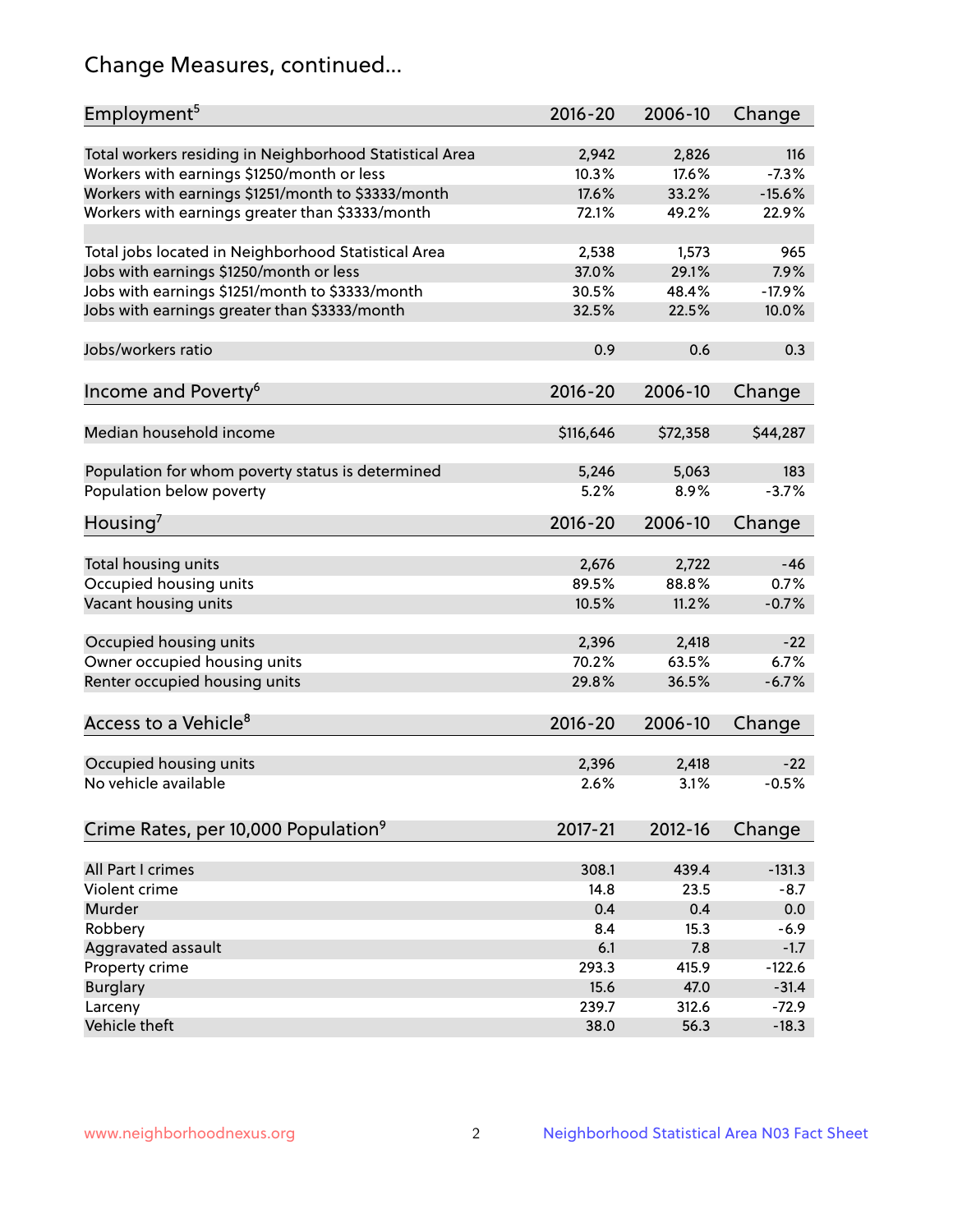# Current Data: Demographic

| Sex and Age, 2016-20 <sup>10</sup>                    | Estimate        | Margin of Error |
|-------------------------------------------------------|-----------------|-----------------|
| Total population                                      | 5,257           | $\pm$ 569       |
| Male                                                  | 47.6%           | ±4.8%           |
| Female                                                | 52.4%           | $\pm$ 3.5%      |
| Under 5 years                                         | 4.8%            | ±1.9%           |
| 5 to 9 years                                          | 4.3%            | $\pm 1.5\%$     |
| 10 to 14 years                                        | 5.5%            | $\pm 2.0\%$     |
| 15 to 19 years                                        | 6.5%            | $\pm 2.6\%$     |
| 20 to 24 years                                        | 2.9%            | $\pm 2.6\%$     |
| 25 to 34 years                                        | 19.5%           | $\pm$ 4.0%      |
| 35 to 44 years                                        | 16.3%           | $\pm 2.9\%$     |
| 45 to 54 years                                        | 21.5%           | $\pm 3.6\%$     |
| 55 to 59 years                                        | 5.0%            | $\pm 2.2\%$     |
| 60 to 64 years                                        | 4.3%            | $\pm$ 1.4%      |
| 65 to 74 years                                        | 6.9%            | $\pm1.8\%$      |
| 75 to 84 years                                        | 2.2%            | $\pm 1.2\%$     |
| 85 years and over                                     | 0.3%            | $\pm$ 0.6%      |
| Median age (years)                                    | 38.7            | ±1.1            |
| Race and Ethnicity, 2016-20 <sup>11</sup>             | <b>Estimate</b> | Margin of Error |
| Total population                                      | 5,257           | $\pm$ 569       |
| Hispanic or Latino (of any race)                      | 2.1%            | $\pm 2.1\%$     |
| Not Hispanic or Latino                                | 97.9%           | $\pm$ 0.6%      |
| White alone                                           | 82.6%           | $\pm$ 3.6%      |
| Black or African American alone                       | 3.4%            | $\pm 2.7\%$     |
| American Indian and Alaska Native alone               | 0.0%            | $\pm$ 0.4%      |
| Asian alone                                           | 6.8%            | $\pm 2.9\%$     |
| Native Hawaiian and other Pacific Islander alone      | 0.0%            | $\pm$ 0.4%      |
| Some other race alone                                 | 0.0%            | $\pm$ 0.4%      |
| Two or more races                                     | 5.1%            | $\pm 2.8\%$     |
| U.S. Citizenship Status, 2016-20 <sup>12</sup>        | <b>Estimate</b> | Margin of Error |
| Foreign-born population                               | 504             | $\pm$ 142       |
| Naturalized U.S. citizen                              | 63.6%           | ±16.9%          |
| Not a U.S. citizen                                    | 36.4%           | ±17.8%          |
| Citizen, Voting Age Population, 2016-20 <sup>13</sup> | Estimate        | Margin of Error |
| Citizen, 18 and over population                       | 4,103           | $\pm$ 448       |
| Male                                                  | 47.1%           | $\pm$ 5.8%      |
| Female                                                | 52.9%           | $\pm$ 5.0%      |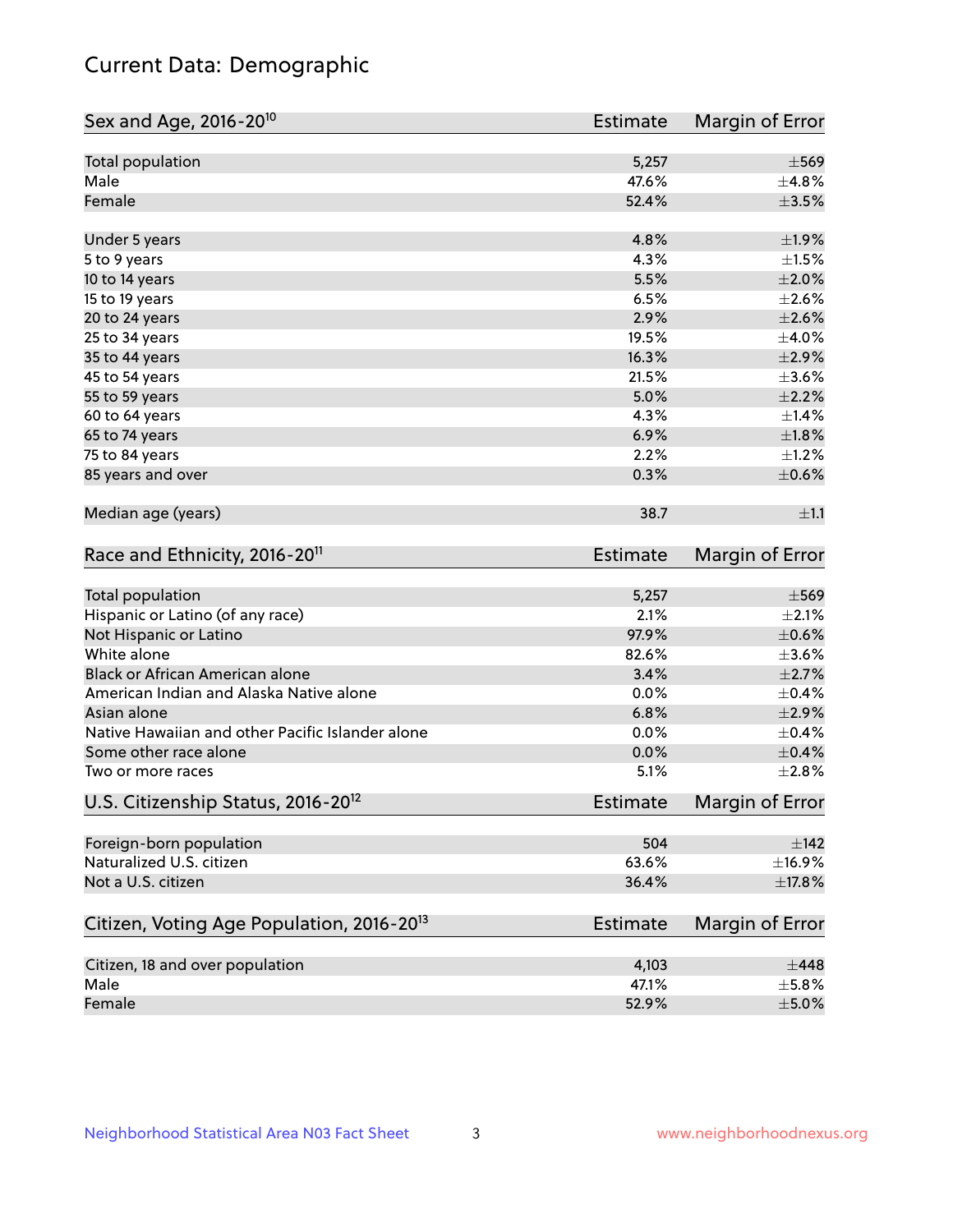# Current Data: Economic

| Income, 2016-20 <sup>14</sup>                                     | <b>Estimate</b> | Margin of Error |
|-------------------------------------------------------------------|-----------------|-----------------|
| All households                                                    | 2,396           | $\pm 223$       |
| Less than \$10,000                                                | 1.9%            | $\pm 2.1\%$     |
| \$10,000 to \$14,999                                              | 1.3%            | ±1.2%           |
| \$15,000 to \$24,999                                              | 2.4%            | ±1.9%           |
| \$25,000 to \$34,999                                              | 2.3%            | $\pm 1.9\%$     |
|                                                                   |                 |                 |
| \$35,000 to \$49,999                                              | 8.3%            | $\pm$ 3.7%      |
| \$50,000 to \$74,999                                              | 14.2%           | $\pm$ 6.0%      |
| \$75,000 to \$99,999                                              | 13.5%           | $\pm$ 3.4%      |
| \$100,000 to \$149,999                                            | 13.8%           | $\pm 4.1\%$     |
| \$150,000 to \$199,999                                            | 12.4%           | $\pm$ 3.2%      |
| \$200,000 or more                                                 | 30.0%           | $\pm$ 6.0%      |
| Median household income (dollars)                                 | \$116,646       | ±12,309         |
| Mean household income (dollars)                                   | \$159,501       | ±18,887         |
| Households with earnings                                          | 90.7%           | $\pm 4.5\%$     |
| Mean earnings (dollars)                                           | \$158,588       | $\pm 20,598$    |
| Households with Social Security                                   | 17.3%           | $\pm$ 5.2%      |
| Mean Social Security income (dollars)                             | \$21,115        | $\pm$ 9,317     |
| Households with retirement income                                 | 11.9%           | $\pm$ 3.2%      |
| Mean retirement income (dollars)                                  | \$51,967        | ±13,747         |
| Households with Supplemental Security Income                      | 0.2%            | $\pm$ 0.8%      |
| Mean Supplemental Security Income (dollars)                       | \$0             | $\pm$ 0         |
| Households with cash public assistance income                     | 0.3%            | $\pm$ 0.8%      |
| Mean cash public assistance income (dollars)                      | \$0             | $\pm 0$         |
| Households with Food Stamp/SNAP benefits in the past 12<br>months | 1.7%            | $\pm 2.0\%$     |
| Family households                                                 | 1,283           | $\pm$ 187       |
| Less than \$10,000                                                | 1.0%            | $\pm 1.8\%$     |
| \$10,000 to \$14,999                                              | 1.4%            | $\pm1.8\%$      |
| \$15,000 to \$24,999                                              | 0.0%            | $\pm 2.2\%$     |
| \$25,000 to \$34,999                                              | 0.2%            | $\pm 2.1\%$     |
| \$35,000 to \$49,999                                              | 1.2%            | $\pm 2.5\%$     |
| \$50,000 to \$74,999                                              | 6.1%            | $\pm$ 4.1%      |
| \$75,000 to \$99,999                                              | 7.2%            | $\pm 3.5\%$     |
| \$100,000 to \$149,999                                            | 18.3%           | $\pm$ 6.1%      |
| \$150,000 to \$199,999                                            | 15.9%           | $\pm$ 5.3%      |
|                                                                   |                 |                 |
| \$200,000 or more                                                 | 48.7%           | $\pm$ 9.1%      |
| Median family income (dollars)<br>Mean family income (dollars)    | \$195,945       | ±10,729         |
|                                                                   | \$214,551       | $±$ 29,988      |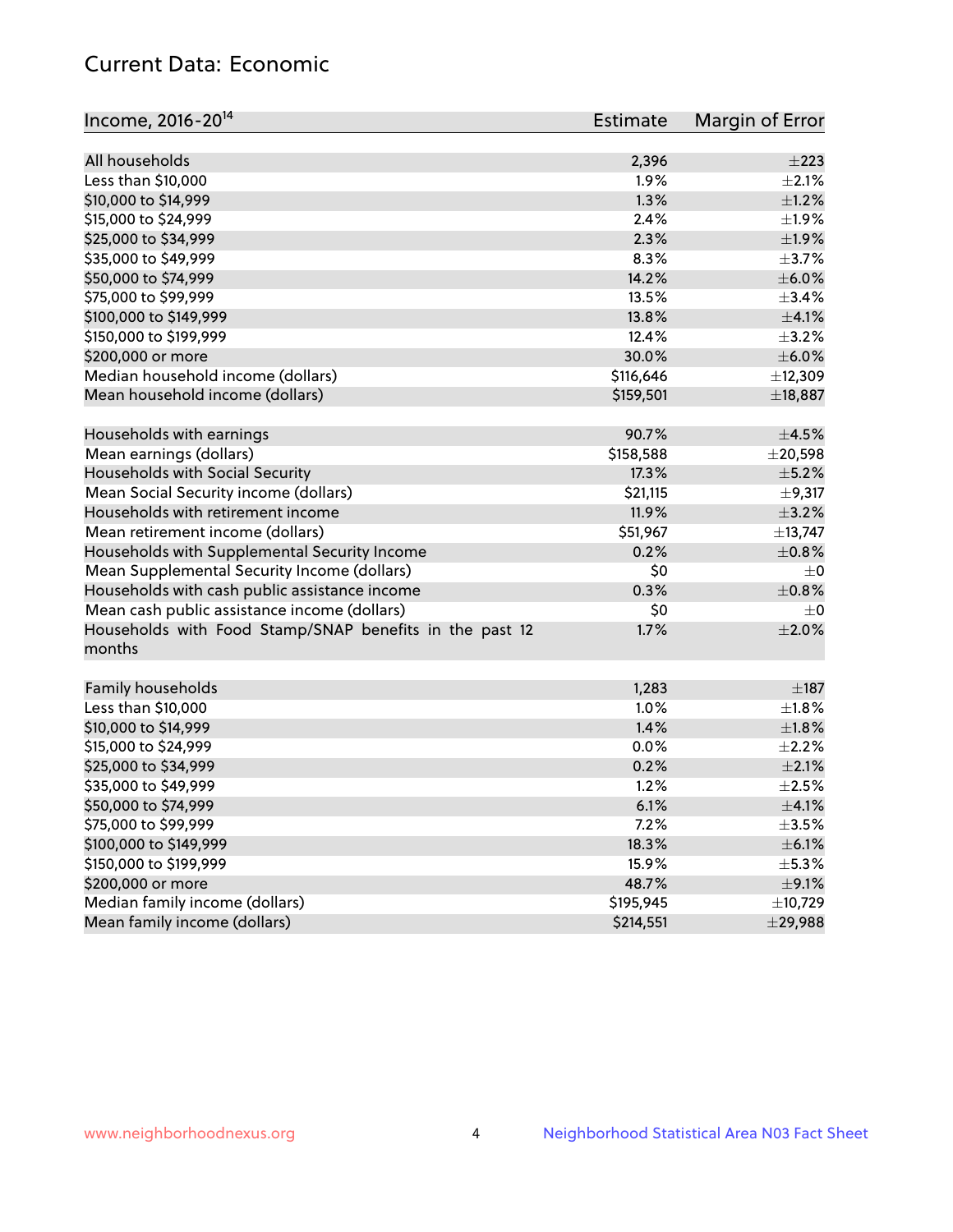# Current Data: Economic, continued...

| Income, 2016-20, continued <sup>15</sup>                              | <b>Estimate</b> | <b>Margin of Error</b> |
|-----------------------------------------------------------------------|-----------------|------------------------|
|                                                                       |                 |                        |
| Nonfamily households                                                  | 1,113           | $\pm 205$              |
| Median nonfamily income (dollars)                                     | \$71,222        | ±5,102                 |
| Mean nonfamily income (dollars)                                       | \$89,774        | ±12,308                |
| Median earnings for workers (dollars)                                 | \$75,395        | ±6,123                 |
| Median earnings for male full-time, year-round workers<br>(dollars)   | $\ddagger$      | $^+$                   |
| Median earnings for female full-time, year-round workers<br>(dollars) | \$82,121        | ±6,037                 |
| Per capita income (dollars)                                           | \$73,537        | $\pm$ 7,158            |
| Families Below Poverty Level, 2016-20 <sup>16</sup>                   | Estimate        | Margin of Error        |
|                                                                       |                 |                        |
| <b>All Families</b>                                                   | 1,283           | $\pm$ 187              |
| Percent below poverty                                                 | 2.4%            | $\pm 2.3\%$            |
| Families with related children under 18 years                         | 577             | $\pm$ 137              |
| Percent below poverty                                                 | 3.4%            | $\pm$ 6.5%             |
| Families with related children under 5 years only                     | 132             | $\pm 92$               |
| Percent below poverty                                                 | 0.0%            | ±25.9%                 |
| Married couple families                                               | 1,045           | $\pm$ 169              |
| Percent below poverty                                                 | 1.4%            | $\pm 2.0\%$            |
| Married couple families with related children under 18 years          | 416             | $\pm 106$              |
| Percent below poverty                                                 | 1.3%            | $\pm$ 4.6%             |
| Married couple families with related children under 5 years           | 111             | $\pm$ 79               |
| Percent below poverty                                                 | 0.0%            | ±17.8%                 |
|                                                                       |                 |                        |
| Families with female householder, no spouse present                   | 178             | $\pm$ 86               |
| Percent below poverty                                                 | 9.5%            | ±14.2%                 |
| Families with female householder, no spouse present with              | 106             | $\pm 68$               |
| related children under 18 years                                       |                 |                        |
| Percent below poverty                                                 | 13.6%           | ±23.0%                 |
| Families with female householder, no spouse present with              | 3               | $\pm 29$               |
| related children under 5 years                                        |                 |                        |
| Percent below poverty                                                 | 0.0%            | $\ddagger$             |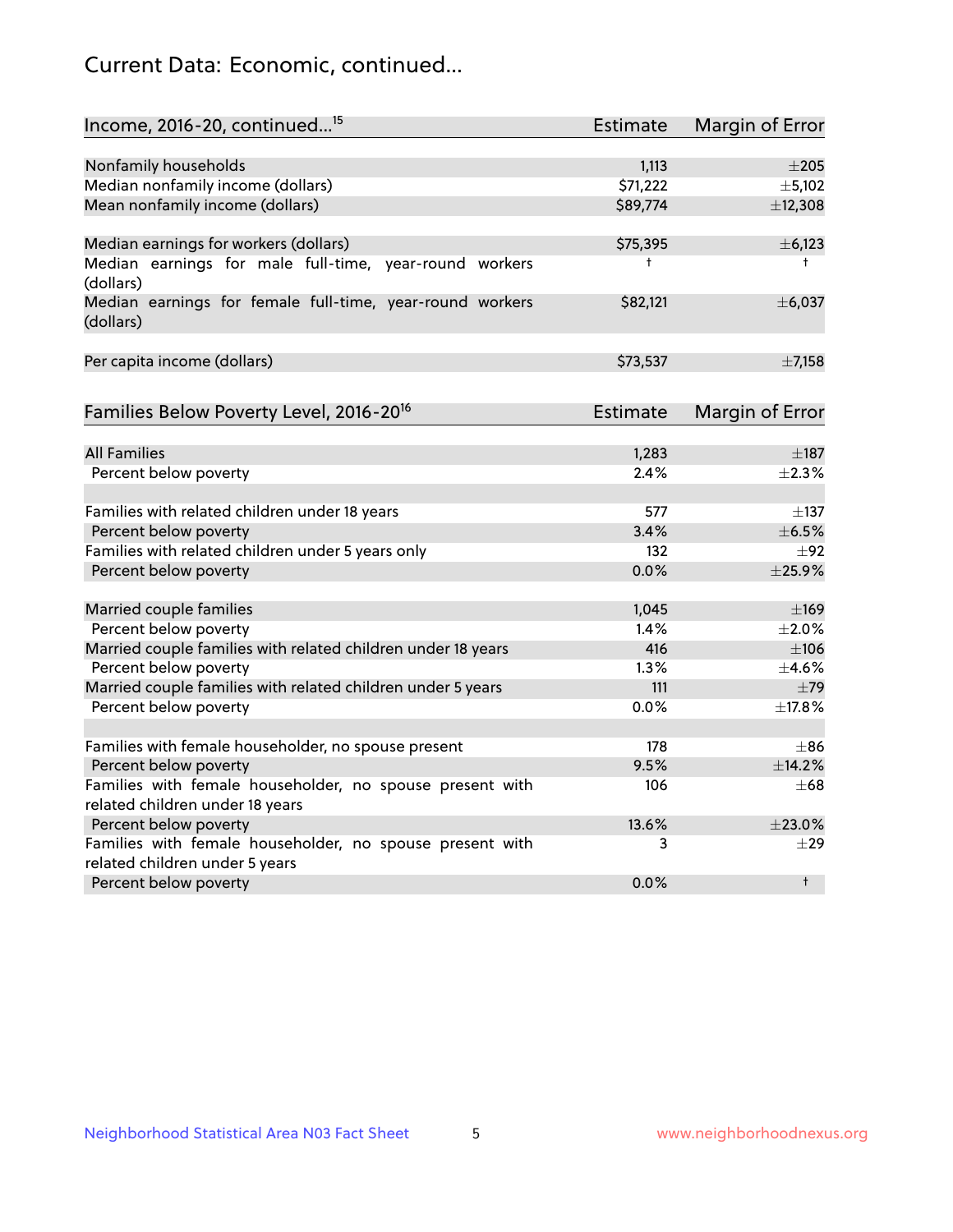# Current Data: Economic, continued...

| People Below Poverty Level, 2016-20 <sup>17</sup> | <b>Estimate</b> | Margin of Error |
|---------------------------------------------------|-----------------|-----------------|
|                                                   |                 |                 |
| Total population                                  | 5,246           | $\pm$ 564       |
| Percent below poverty                             | 5.2%            | $+2.2%$         |
| Population under 18 years                         | 967             | ±196            |
| Percent below poverty                             | 5.2%            | $\pm$ 7.4%      |
| Population 18 years and over                      | 4,278           | $\pm$ 438       |
| Percent below poverty                             | 5.2%            | $\pm 2.4\%$     |
| Population 18 to 64 years                         | 3,787           | $\pm 420$       |
| Percent below poverty                             | 5.2%            | $\pm 2.5\%$     |
| Population 65 years and over                      | 491             | $\pm$ 122       |
| Percent below poverty                             | 5.6%            | $\pm$ 8.0%      |

| Poverty by Race/Ethnicity, 2016-20 <sup>18</sup><br><b>Estimate</b> |         | Margin of Error |  |
|---------------------------------------------------------------------|---------|-----------------|--|
|                                                                     |         |                 |  |
| Non-Hispanic White population                                       | 4,329   | $\pm$ 504       |  |
| Percent below poverty                                               | 4.0%    | $\pm 2.3\%$     |  |
| <b>Black population</b>                                             | 186     | $\pm$ 147       |  |
| Percent below poverty                                               | 27.9%   | ±11.7%          |  |
| Asian population                                                    | 359     | $\pm$ 155       |  |
| Percent below poverty                                               | $0.0\%$ | $\pm$ 5.5%      |  |
| Hispanic or Latino population                                       | 108     | ±111            |  |
| Percent below poverty                                               | 4.1%    | $\pm 21.1\%$    |  |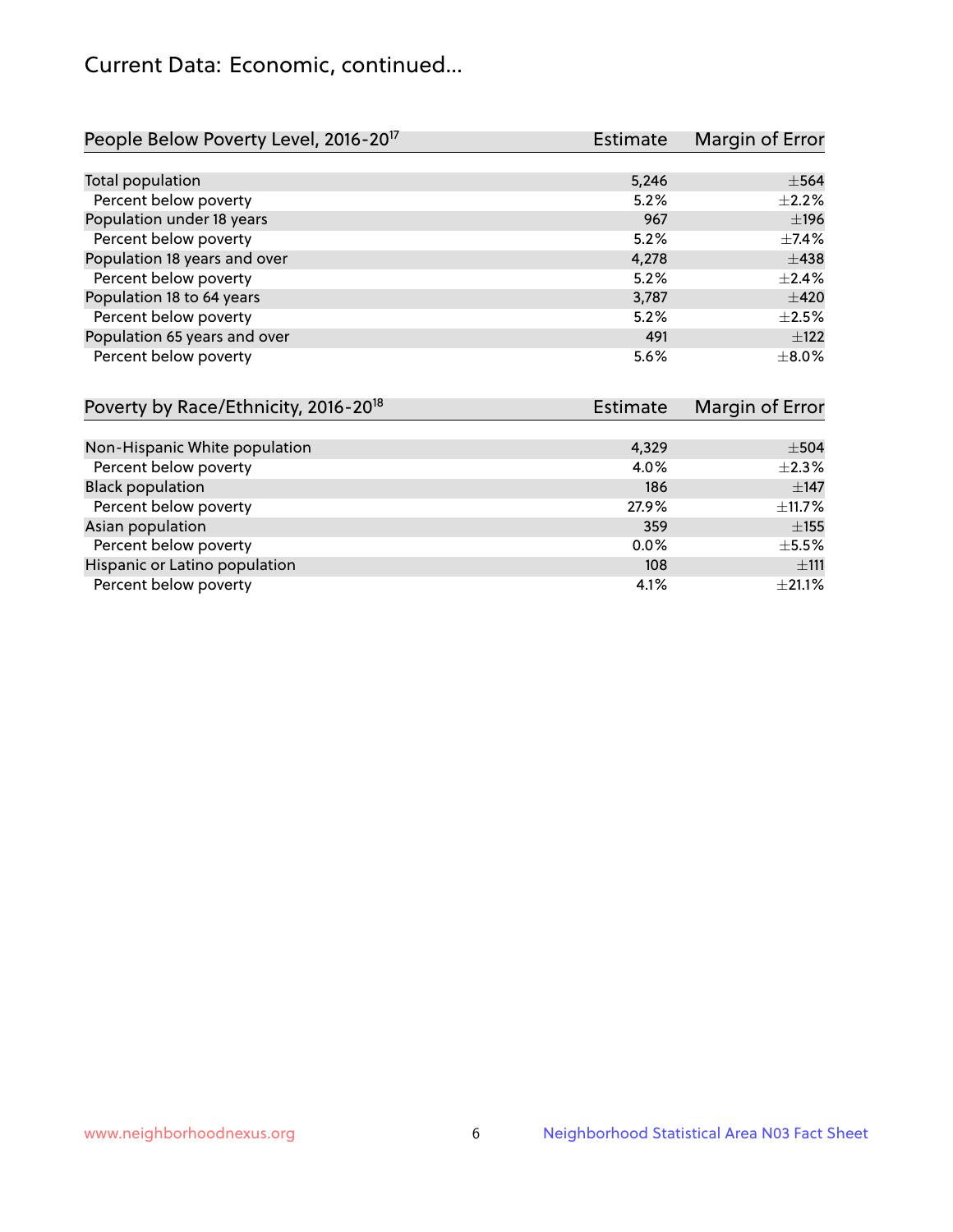# Current Data: Employment

| Employment Status, 2016-20 <sup>19</sup>                      | Estimate        | Margin of Error |
|---------------------------------------------------------------|-----------------|-----------------|
|                                                               |                 |                 |
| Population 16 years and over                                  | 4,379           | ±482            |
| In labor force                                                | 78.2%           | $\pm$ 3.2%      |
| Civilian labor force                                          | 78.2%           | $\pm$ 3.2%      |
| Employed                                                      | 74.5%           | $\pm 2.1\%$     |
| Unemployed                                                    | 3.7%            | $\pm 3.5\%$     |
| <b>Armed Forces</b>                                           | 0.0%            | $\pm 2.0\%$     |
| Not in labor force                                            | 21.8%           | ±4.3%           |
| Civilian labor force                                          | 3,425           | $\pm 402$       |
| <b>Unemployment Rate</b>                                      | 4.8%            | $\pm$ 4.5%      |
|                                                               |                 |                 |
| Females 16 years and over                                     | 2,342           | $\pm 309$       |
| In labor force                                                | 78.1%           | $\pm$ 6.5%      |
| Civilian labor force                                          | 78.1%           | $\pm$ 6.5%      |
| Employed                                                      | 74.2%           | $\pm$ 5.5%      |
| Own children of the householder under 6 years                 | 285             | ±114            |
|                                                               | 67.4%           |                 |
| All parents in family in labor force                          |                 | ±20.8%          |
| Own children of the householder 6 to 17 years                 | 673             | $\pm$ 162       |
| All parents in family in labor force                          | 75.3%           | $\pm$ 17.1%     |
|                                                               |                 |                 |
| Industry, 2016-20 <sup>20</sup>                               | <b>Estimate</b> | Margin of Error |
| Civilian employed population 16 years and over                | 3,262           | $\pm$ 371       |
| Agriculture, forestry, fishing and hunting, and mining        | 0.3%            | $\pm$ 0.9%      |
| Construction                                                  | 1.9%            | ±1.8%           |
| Manufacturing                                                 | 6.2%            | $\pm 2.7\%$     |
| Wholesale trade                                               | 3.0%            | $\pm 2.7\%$     |
| Retail trade                                                  | 6.2%            | $\pm 2.3\%$     |
| Transportation and warehousing, and utilities                 | 2.6%            | $\pm$ 3.1%      |
| Information                                                   | 4.0%            | ±1.8%           |
| Finance and insurance, and real estate and rental and leasing | 11.0%           | $\pm$ 5.2%      |
| Professional, scientific, and management, and administrative  | 22.2%           | $\pm$ 4.1%      |
| and waste management services                                 |                 |                 |
| Educational services, and health care and social assistance   | 21.0%           | ±4.3%           |
| Arts, entertainment, and recreation, and accommodation and    | 10.8%           | $\pm$ 3.5%      |
| food services                                                 |                 |                 |
| Other services, except public administration                  | 4.9%            | $\pm 2.5\%$     |
| Public administration                                         | 5.9%            | $\pm$ 2.4%      |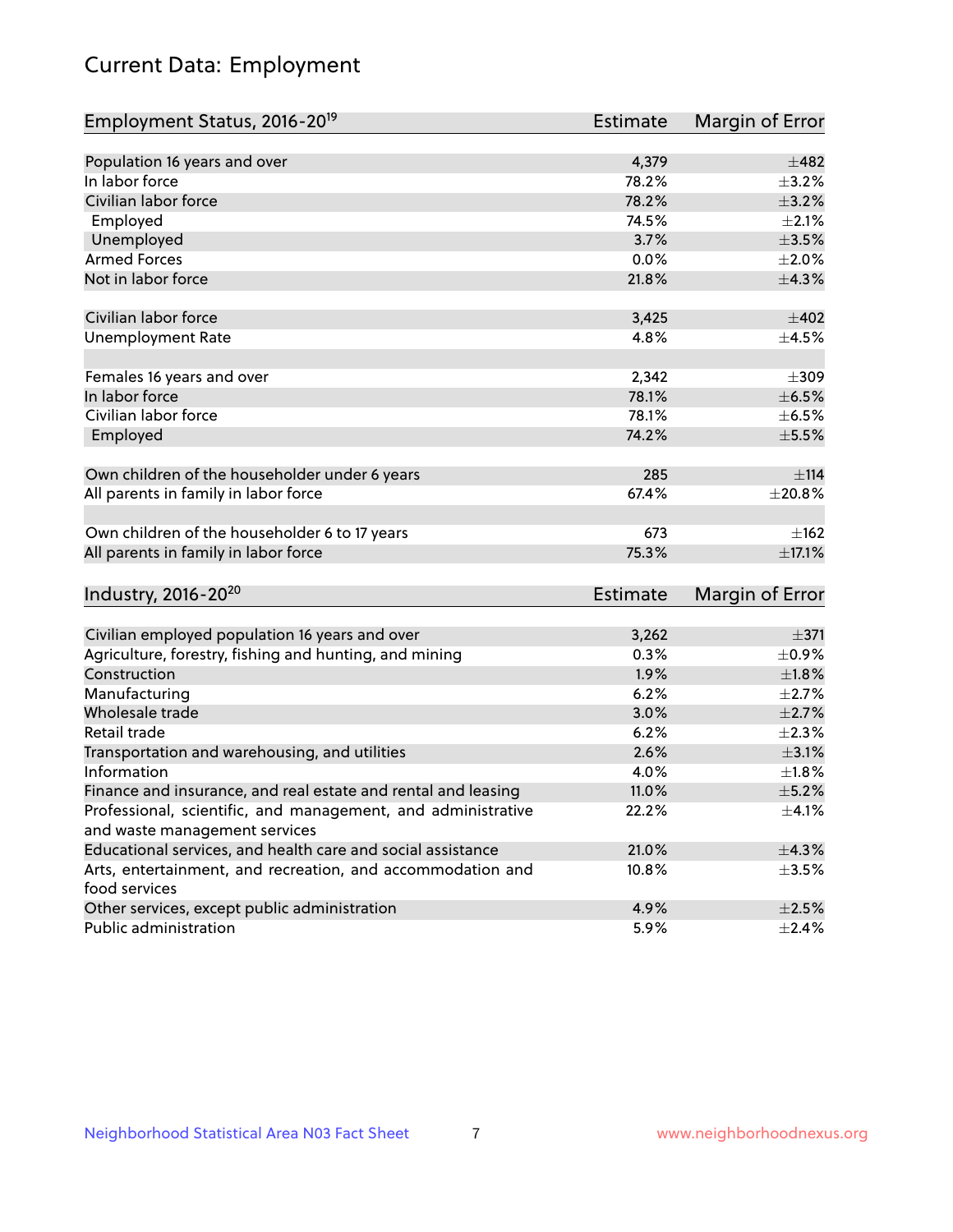# Current Data: Employment, continued...

| Occupation, 2016-20 <sup>21</sup>                                                                       | <b>Estimate</b> | Margin of Error |
|---------------------------------------------------------------------------------------------------------|-----------------|-----------------|
| Civilian employed population 16 years and over                                                          | 3,262           | $\pm$ 371       |
| Management, business, science, and arts occupations                                                     | 70.7%           | $\pm$ 4.7%      |
| Service occupations                                                                                     | 9.1%            | $\pm$ 3.9%      |
| Sales and office occupations                                                                            | 14.2%           | ±3.8%           |
| Natural resources, construction, and maintenance occupations                                            | 2.5%            | $\pm 2.1\%$     |
| Production, transportation, and material moving occupations                                             | 3.5%            | $\pm 1.7\%$     |
| Class of Worker, 2016-20 <sup>22</sup>                                                                  | Estimate        | Margin of Error |
| Civilian employed population 16 years and over                                                          | 3,262           | $\pm$ 371       |
| Private wage and salary workers                                                                         | 83.0%           | $\pm$ 4.5%      |
| Government workers                                                                                      | 11.3%           | $\pm$ 3.3%      |
| Self-employed in own not incorporated business workers                                                  | 5.7%            | $\pm 2.5\%$     |
| Unpaid family workers                                                                                   | 0.0%            | $\pm$ 0.9%      |
|                                                                                                         |                 |                 |
| Job Flows, 2019 <sup>23</sup>                                                                           |                 | 2019            |
| Total Jobs in Neighborhood Statistical Area                                                             |                 | 2,538           |
| Held by residents of Neighborhood Statistical Area                                                      |                 | 3.2%            |
| Held by non-residents of Neighborhood Statistical Area                                                  |                 | 96.8%           |
| Jobs by Industry Sector, 2019 <sup>24</sup>                                                             |                 | 2019            |
| Total Jobs in Neighborhood Statistical Area                                                             |                 | 2,538           |
| <b>Goods Producing sectors</b>                                                                          |                 | 1.1%            |
| Trade, Transportation, and Utilities sectors                                                            |                 | 11.6%           |
| All Other Services sectors                                                                              |                 | 87.3%           |
| Total Jobs in Neighborhood Statistical<br>held<br>by<br>Area<br>Neighborhood Statistical Area residents |                 | 80              |
| <b>Goods Producing sectors</b>                                                                          |                 | 3.8%            |
| Trade, Transportation, and Utilities sectors                                                            |                 | 16.3%           |
| All Other Services sectors                                                                              |                 | 80.0%           |
| Jobs by Earnings, 2019 <sup>25</sup>                                                                    |                 | 2019            |
| Total Jobs in Neighborhood Statistical Area                                                             |                 | 2,538           |
| Jobs with earnings \$1250/month or less                                                                 |                 | 37.0%           |
| Jobs with earnings \$1251/month to \$3333/month                                                         |                 | 30.5%           |
| Jobs with earnings greater than \$3333/month                                                            |                 | 32.5%           |
| Neighborhood Statistical<br>Jobs<br>in<br>held<br>by<br>Total<br>Area                                   |                 | 80              |
| Neighborhood Statistical Area residents                                                                 |                 |                 |
| Jobs with earnings \$1250/month or less                                                                 |                 | 30.0%           |
| Jobs with earnings \$1251/month to \$3333/month                                                         |                 | 28.7%           |
| Jobs with earnings greater than \$3333/month                                                            |                 | 41.3%           |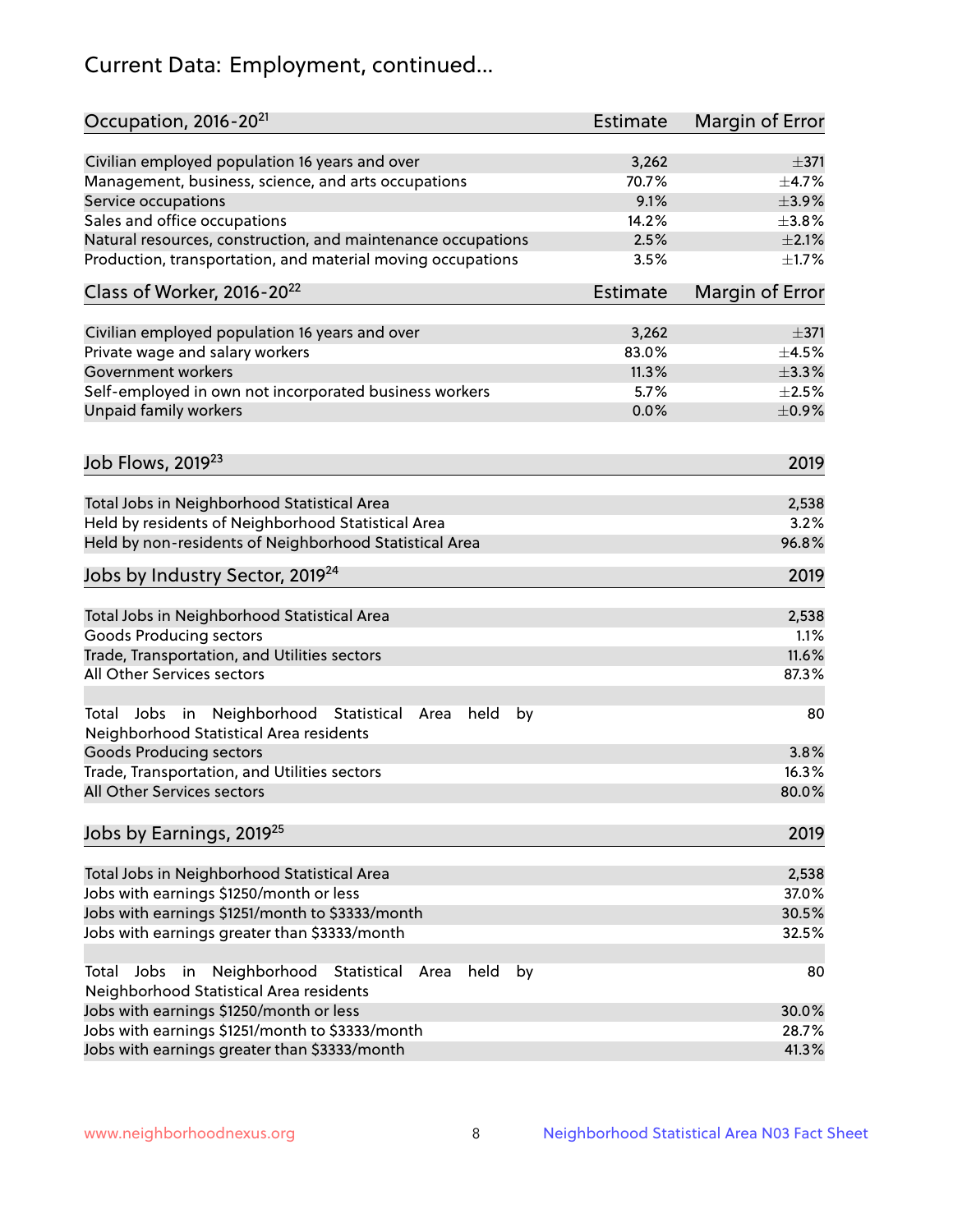# Current Data: Employment, continued...

| Jobs by Age of Worker, 2019 <sup>26</sup>                                                      | 2019  |
|------------------------------------------------------------------------------------------------|-------|
|                                                                                                |       |
| Total Jobs in Neighborhood Statistical Area                                                    | 2,538 |
| Jobs with workers age 29 or younger                                                            | 26.4% |
| Jobs with workers age 30 to 54                                                                 | 55.5% |
| Jobs with workers age 55 or older                                                              | 18.1% |
|                                                                                                |       |
| Total Jobs in Neighborhood Statistical Area held by<br>Neighborhood Statistical Area residents | 80    |
| Jobs with workers age 29 or younger                                                            | 8.8%  |
| Jobs with workers age 30 to 54                                                                 | 65.0% |
| Jobs with workers age 55 or older                                                              | 26.3% |

### Current Data: Education

| School Enrollment, 2016-20 <sup>27</sup>       | <b>Estimate</b> | Margin of Error |
|------------------------------------------------|-----------------|-----------------|
|                                                |                 |                 |
| Population 3 years and over enrolled in school | 1,234           | $\pm 242$       |
| Nursery school, preschool                      | 8.4%            | $\pm$ 3.6%      |
| Kindergarten                                   | 3.0%            | $\pm$ 2.7%      |
| Elementary school (grades 1-8)                 | 36.0%           | $\pm$ 6.9%      |
| High school (grades 9-12)                      | 26.0%           | $\pm$ 10.2%     |
| College or graduate school                     | 26.7%           | $\pm$ 10.6%     |

| Educational Attainment, 2016-20 <sup>28</sup> | <b>Estimate</b> | Margin of Error |
|-----------------------------------------------|-----------------|-----------------|
|                                               |                 |                 |
| Population 25 years and over                  | 3,995           | $\pm$ 407       |
| Less than 9th grade                           | 0.1%            | $\pm$ 1.4%      |
| 9th to 12th grade, no diploma                 | 0.1%            | $\pm$ 1.4%      |
| High school graduate (includes equivalency)   | 5.3%            | $\pm$ 3.0%      |
| Some college, no degree                       | 12.8%           | $\pm$ 3.8%      |
| Associate's degree                            | 1.3%            | $\pm$ 0.9%      |
| Bachelor's degree                             | 38.2%           | $\pm$ 4.5%      |
| Graduate or professional degree               | 42.1%           | $\pm$ 4.9%      |
|                                               |                 |                 |
| Percent high school graduate or higher        | 99.8%           | $+0.2%$         |
| Percent bachelor's degree or higher           | 80.4%           | $\pm$ 3.2%      |
|                                               |                 |                 |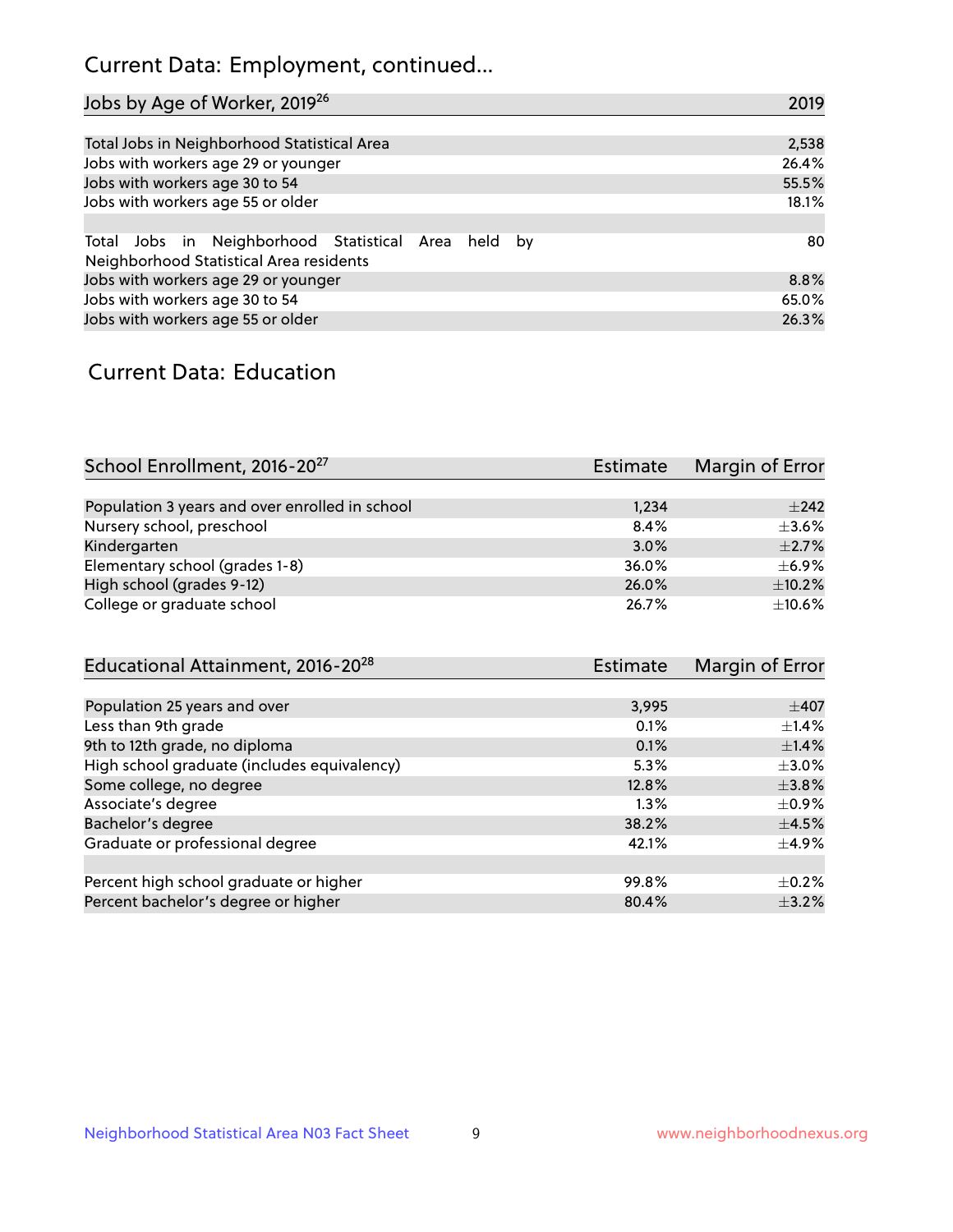# Current Data: Housing

| Households by Type, 2016-20 <sup>29</sup>            | <b>Estimate</b> | Margin of Error |
|------------------------------------------------------|-----------------|-----------------|
|                                                      |                 |                 |
| Total households                                     | 2,396           | $\pm 223$       |
| Family households (families)                         | 53.5%           | $\pm$ 6.0%      |
| With own children under 18 years                     | 24.1%           | $\pm$ 5.1%      |
| Married-couple family                                | 43.6%           | $\pm$ 5.9%      |
| With own children of the householder under 18 years  | 17.4%           | $\pm 4.1\%$     |
| Male householder, no spouse present, family          | 2.5%            | $\pm 2.1\%$     |
| With own children of the householder under 18 years  | 2.3%            | $\pm 2.1\%$     |
| Female householder, no spouse present, family        | 7.4%            | $\pm 3.5\%$     |
| With own children of the householder under 18 years  | 4.4%            | $\pm 2.7\%$     |
| Nonfamily households                                 | 46.5%           | $\pm$ 7.4%      |
| Householder living alone                             | 36.8%           | $\pm$ 7.0%      |
| 65 years and over                                    | 4.9%            | $\pm 2.3\%$     |
|                                                      |                 |                 |
| Households with one or more people under 18 years    | 24.1%           | ±4.8%           |
| Households with one or more people 65 years and over | 14.6%           | $\pm$ 3.3%      |
|                                                      |                 |                 |
| Average household size                               | 2.18            | $\pm$ 0.12      |
| Average family size                                  | 2.79            | $\pm$ 0.15      |
| Housing Occupancy, 2016-20 <sup>30</sup>             | <b>Estimate</b> | Margin of Error |
|                                                      |                 |                 |
| Total housing units                                  | 2,676           | $\pm 236$       |
| Occupied housing units                               | 89.5%           | $\pm 2.7\%$     |
| Vacant housing units                                 | 10.5%           | $\pm$ 5.5%      |
| Homeowner vacancy rate                               | 0.1             | ±1.2            |
| Rental vacancy rate                                  | 9.6             | ±9.1            |
| Units in Structure, 2016-20 <sup>31</sup>            | Estimate        | Margin of Error |
|                                                      |                 |                 |
| Total housing units                                  | 2,676           | $\pm 236$       |
| 1-unit, detached                                     | 45.4%           | $\pm$ 4.9%      |
| 1-unit, attached                                     | 16.3%           | $\pm$ 4.4%      |
| 2 units                                              | 4.6%            | $\pm$ 4.0%      |
| 3 or 4 units                                         | 9.6%            | $\pm 4.1\%$     |
| 5 to 9 units                                         | 10.2%           | ±4.7%           |
| 10 to 19 units                                       | 6.2%            | $\pm 2.6\%$     |
| 20 or more units                                     | 7.5%            | $\pm$ 3.1%      |
| Mobile home                                          | 0.2%            | $\pm$ 0.6%      |
| Boat, RV, van, etc.                                  | 0.0%            | $\pm$ 0.7%      |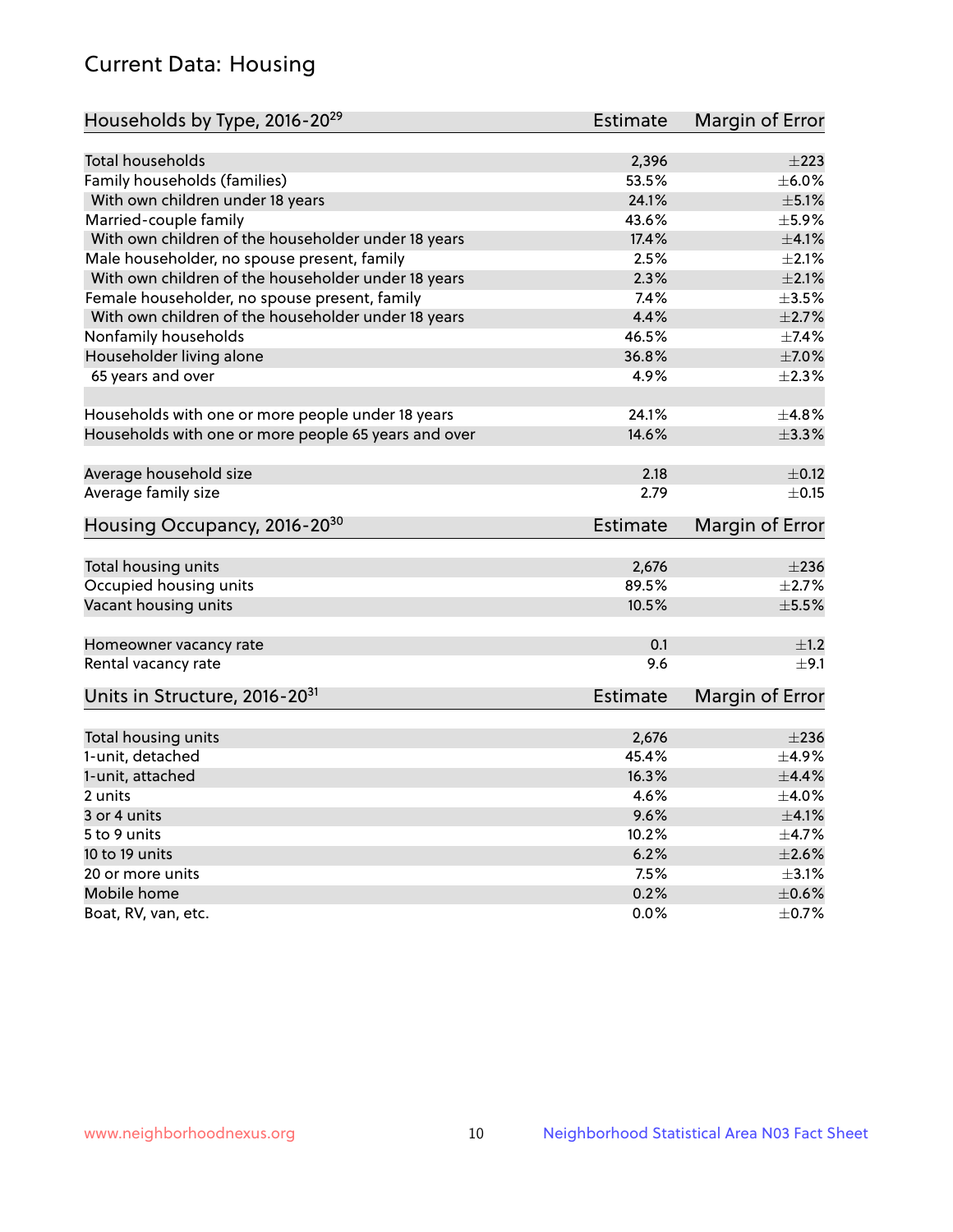# Current Data: Housing, continued...

| Year Structure Built, 2016-20 <sup>32</sup>    | <b>Estimate</b> | Margin of Error |
|------------------------------------------------|-----------------|-----------------|
| Total housing units                            | 2,676           | $\pm 236$       |
| Built 2014 or later                            | 4.9%            | ±3.3%           |
| Built 2010 to 2013                             | 1.3%            | $\pm 1.1\%$     |
| Built 2000 to 2009                             | 14.2%           | $\pm$ 6.0%      |
| Built 1990 to 1999                             | 5.4%            | $\pm 2.1\%$     |
| Built 1980 to 1989                             | 4.0%            | ±2.0%           |
| Built 1970 to 1979                             | 7.6%            | $\pm$ 3.9%      |
| Built 1960 to 1969                             | 5.3%            | $\pm 3.0\%$     |
| Built 1950 to 1959                             | 7.9%            | $\pm$ 3.2%      |
| Built 1940 to 1949                             | 9.7%            | $\pm 2.6\%$     |
| Built 1939 or earlier                          | 39.6%           | $\pm$ 5.1%      |
| Housing Tenure, 2016-2033                      | <b>Estimate</b> | Margin of Error |
| Occupied housing units                         | 2,396           | $\pm 223$       |
| Owner-occupied                                 | 70.2%           | $\pm$ 5.5%      |
| Renter-occupied                                | 29.8%           | $\pm$ 6.2%      |
|                                                |                 |                 |
| Average household size of owner-occupied unit  | 2.36            | $\pm$ 0.14      |
| Average household size of renter-occupied unit | 1.75            | $\pm$ 0.22      |
| Residence 1 Year Ago, 2016-20 <sup>34</sup>    | <b>Estimate</b> | Margin of Error |
| Population 1 year and over                     | 5,222           | $\pm$ 562       |
| Same house                                     | 86.3%           | $\pm$ 4.0%      |
| Different house in the U.S.                    | 13.3%           | $\pm 4.5\%$     |
| Same county                                    | 5.2%            | $\pm$ 3.1%      |
| Different county                               | 8.1%            | $\pm$ 3.3%      |
| Same state                                     | 5.7%            | $\pm 2.4\%$     |
| Different state                                | 2.4%            | $\pm 2.4\%$     |
| Abroad                                         | 0.5%            | $\pm$ 0.6%      |
| Value of Housing Unit, 2016-20 <sup>35</sup>   | <b>Estimate</b> | Margin of Error |
| Owner-occupied units                           | 1,681           | $\pm 205$       |
| Less than \$50,000                             | 0.0%            | ±3.3%           |
| \$50,000 to \$99,999                           | 0.1%            | $\pm 2.6\%$     |
| \$100,000 to \$149,999                         | 2.7%            | $\pm 2.5\%$     |
| \$150,000 to \$199,999                         | 10.2%           | $\pm$ 4.2%      |
| \$200,000 to \$299,999                         | 8.3%            | $\pm$ 6.1%      |
| \$300,000 to \$499,999                         | 24.4%           | $\pm$ 6.9%      |
| \$500,000 to \$999,999                         | 49.9%           | $\pm$ 7.0%      |
| \$1,000,000 or more                            | 4.4%            | $\pm 2.9\%$     |
|                                                |                 |                 |
| Mortgage Status, 2016-20 <sup>36</sup>         | <b>Estimate</b> | Margin of Error |
| Owner-occupied units                           | 1,681           | $\pm 205$       |
| Housing units with a mortgage                  | 76.1%           | $\pm$ 6.7%      |
| Housing units without a mortgage               | 23.9%           | $\pm$ 6.0%      |

Neighborhood Statistical Area N03 Fact Sheet 11 11 www.neighborhoodnexus.org

Housing units without a mortgage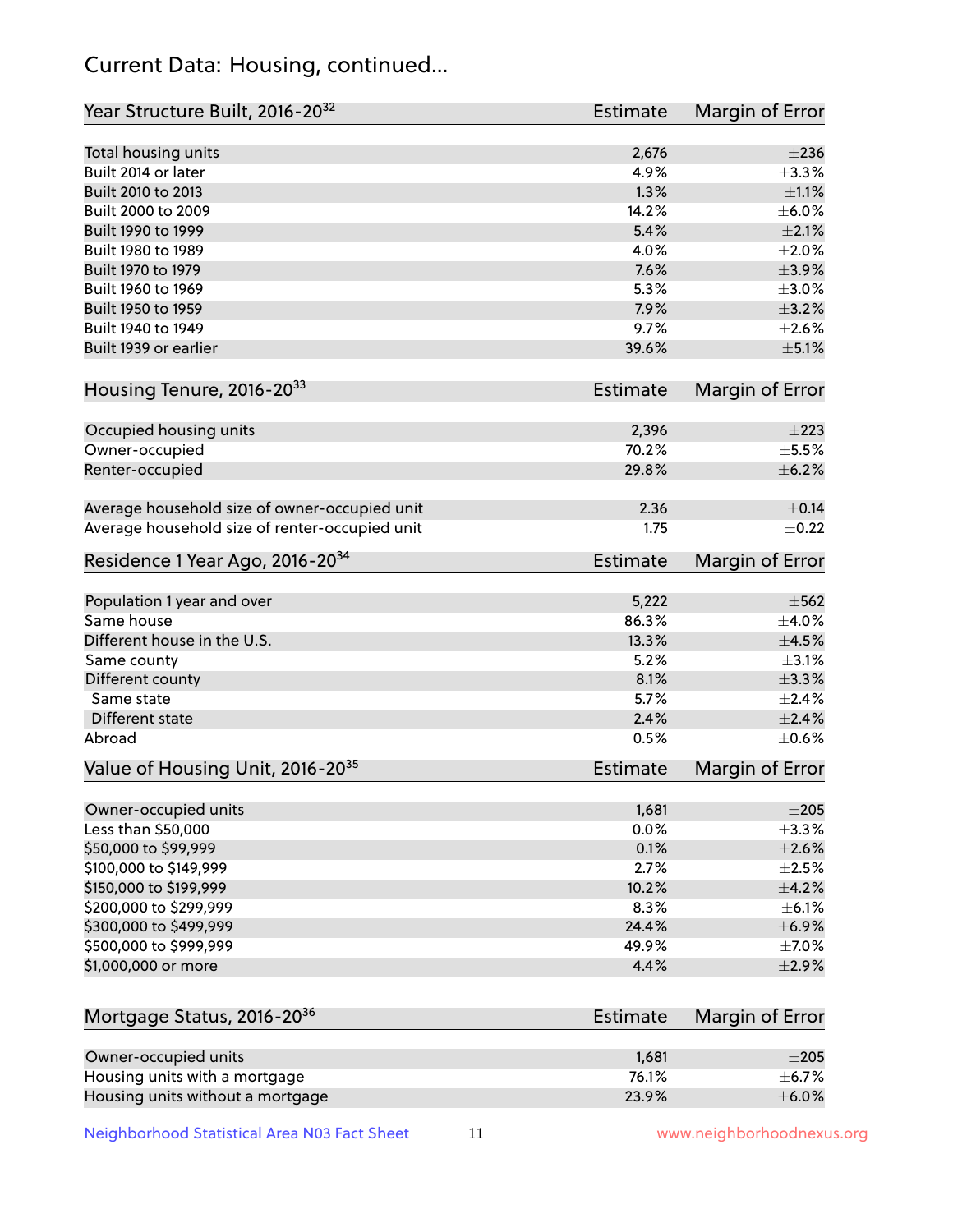# Current Data: Housing, continued...

| Selected Monthly Owner Costs, 2016-20 <sup>37</sup> | Estimate | Margin of Error |
|-----------------------------------------------------|----------|-----------------|
|                                                     |          |                 |
| Housing units with a mortgage                       | 1,279    | $\pm$ 193       |
| Less than \$300                                     | 0.0%     | $\pm 2.2\%$     |
| \$300 to \$499                                      | $0.0\%$  | $\pm 2.2\%$     |
| \$500 to \$999                                      | 2.2%     | $\pm$ 3.7%      |
| \$1,000 to \$1,499                                  | 20.3%    | $\pm$ 9.6%      |
| \$1,500 to \$1,999                                  | 11.0%    | $\pm 4.6\%$     |
| \$2,000 to \$2,999                                  | 24.1%    | ±6.3%           |
| \$3,000 or more                                     | 42.4%    | $\pm$ 9.5%      |
|                                                     |          |                 |
| Median (dollars)                                    | \$2,699  | $\pm 205$       |
|                                                     |          |                 |
| Housing units without a mortgage                    | 402      | $\pm$ 112       |
| Less than \$150                                     | 0.0%     | $\pm$ 6.9%      |
| \$150 to \$249                                      | 0.0%     | $\pm$ 6.9%      |
| \$250 to \$349                                      | 0.0%     | $\pm$ 6.9%      |
| \$350 to \$499                                      | 3.6%     | $\pm$ 7.8%      |
| \$500 to \$699                                      | 29.3%    | $\pm 22.5\%$    |
| \$700 or more                                       | 67.1%    | ±11.7%          |
|                                                     |          |                 |
| Median (dollars)                                    | \$875    | ±112            |

| Selected Monthly Owner Costs as a Percentage of | Estimate | Margin of Error |
|-------------------------------------------------|----------|-----------------|
| Household Income, 2016-20 <sup>38</sup>         |          |                 |
|                                                 |          |                 |
| Housing units with a mortgage <sup>39</sup>     | 1,279    | $\pm 232$       |
| Less than 20.0 percent                          | 46.9%    | $\pm$ 8.8%      |
| 20.0 to 24.9 percent                            | 18.8%    | $\pm$ 6.3%      |
| 25.0 to 29.9 percent                            | 12.8%    | $\pm$ 7.4%      |
| 30.0 to 34.9 percent                            | 5.0%     | $\pm$ 4.2%      |
| 35.0 percent or more                            | 16.5%    | $\pm$ 6.3%      |
|                                                 |          |                 |
| Housing units without a mortgage <sup>40</sup>  | 402      | $\pm$ 128       |
| Less than 10.0 percent                          | 65.6%    | $\pm$ 16.0%     |
| 10.0 to 14.9 percent                            | 14.0%    | $\pm$ 8.5%      |
| 15.0 to 19.9 percent                            | 9.2%     | $\pm$ 7.3%      |
| 20.0 to 24.9 percent                            | 5.5%     | $\pm$ 6.2%      |
| 25.0 to 29.9 percent                            | 0.0%     | $\pm$ 4.9%      |
| 30.0 to 34.9 percent                            | $0.9\%$  | $\pm$ 4.3%      |
| 35.0 percent or more                            | 4.7%     | $\pm$ 9.1%      |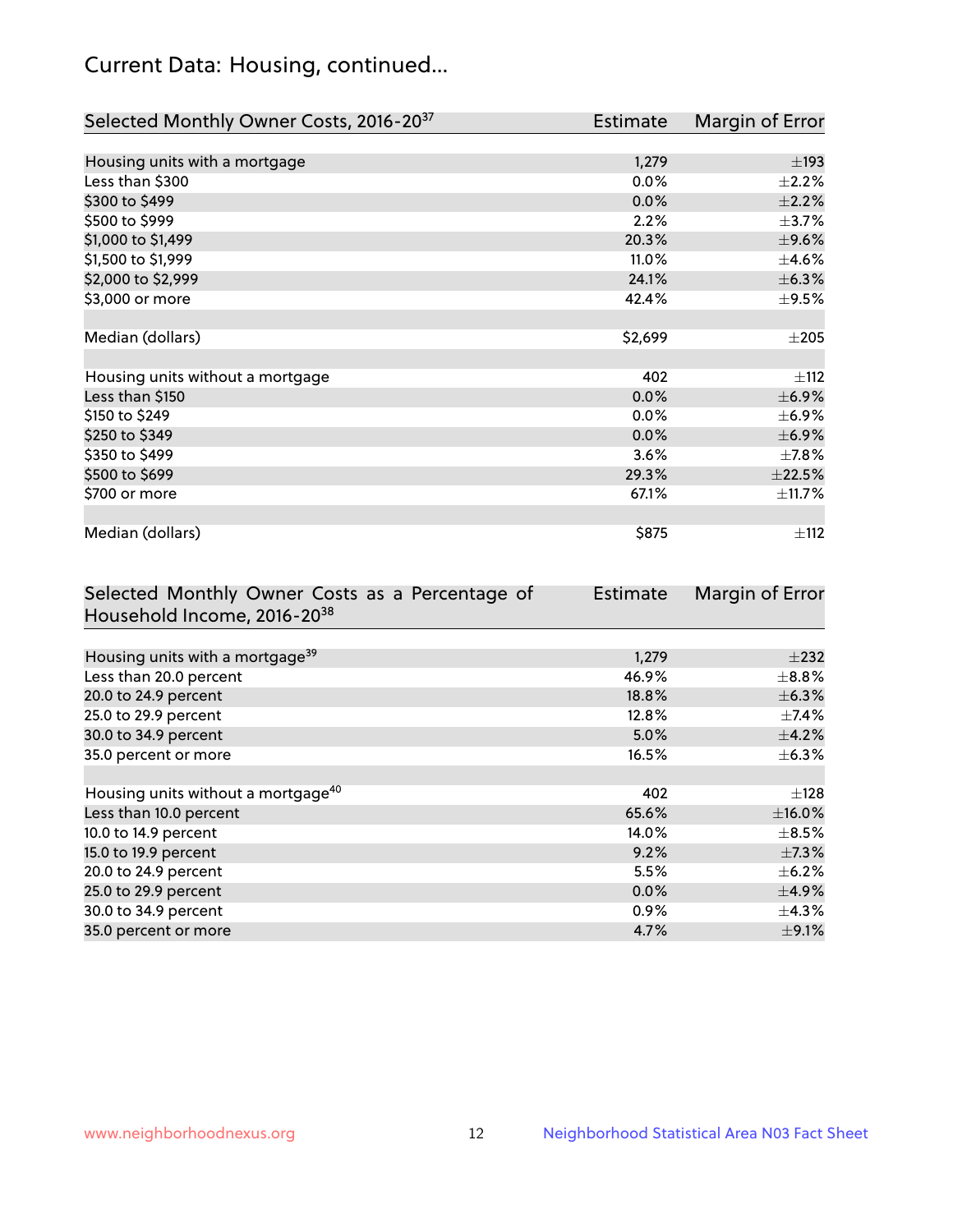# Current Data: Housing, continued...

| Gross Rent, 2016-20 <sup>41</sup>                                   | <b>Estimate</b> | Margin of Error |
|---------------------------------------------------------------------|-----------------|-----------------|
|                                                                     |                 |                 |
| Occupied units paying rent                                          | 687             | $\pm$ 163       |
| Less than \$200                                                     | 3.4%            | ±7.8%           |
| \$200 to \$499                                                      | 0.9%            | $\pm$ 6.9%      |
| \$500 to \$749                                                      | $0.0\%$         | $\pm$ 6.4%      |
| \$750 to \$999                                                      | 14.4%           | $\pm$ 8.5%      |
| \$1,000 to \$1,499                                                  | 59.6%           | ±13.0%          |
| \$1,500 to \$1,999                                                  | $9.0\%$         | $\pm$ 5.7%      |
| \$2,000 or more                                                     | 12.8%           | $\pm$ 8.1%      |
| Median (dollars)                                                    | \$1,215         | $\pm 66$        |
|                                                                     |                 |                 |
| No rent paid                                                        | 28              | $\pm$ 31        |
| Gross Rent as a Percentage of Household Income,<br>$2016 - 20^{42}$ | <b>Estimate</b> | Margin of Error |
|                                                                     |                 |                 |
| Occupied units paying rent <sup>43</sup>                            | 687             | $\pm 174$       |
| Less than 15.0 percent                                              | 22.1%           | ±11.8%          |
| 15.0 to 19.9 percent                                                | 19.8%           | $\pm$ 9.6%      |
| 20.0 to 24.9 percent                                                | 17.6%           | ±10.9%          |
| 25.0 to 29.9 percent                                                | 13.9%           | $\pm$ 8.3%      |
| 30.0 to 34.9 percent                                                | 3.3%            | $\pm 3.6\%$     |
| 35.0 percent or more                                                | 23.3%           | $\pm$ 9.2%      |

# Current Data: Transportation

| Commuting to Work, 2016-20 <sup>44</sup>  | <b>Estimate</b> | Margin of Error |
|-------------------------------------------|-----------------|-----------------|
|                                           |                 |                 |
| Workers 16 years and over                 | 3,243           | $\pm$ 353       |
| Car, truck, or van - drove alone          | 62.9%           | $\pm$ 4.9%      |
| Car, truck, or van - carpooled            | 7.6%            | $\pm 3.5\%$     |
| Public transportation (excluding taxicab) | 4.9%            | $\pm$ 3.4%      |
| Walked                                    | $1.6\%$         | $\pm 1.5\%$     |
| Other means                               | 4.4%            | $\pm 2.3\%$     |
| Worked at home                            | 18.5%           | $\pm$ 5.4%      |
|                                           |                 |                 |
| Mean travel time to work (minutes)        | 26.6            | $\pm 2.3$       |

| Access to a Vehicle, 2016-20 <sup>45</sup> | Estimate | <b>Margin of Error</b> |
|--------------------------------------------|----------|------------------------|
|                                            |          |                        |
| Occupied housing units                     | 2,396    | $+223$                 |
| No vehicles available                      | 2.6%     | $+2.5%$                |
| 1 vehicle available                        | 41.6%    | $\pm$ 7.3%             |
| 2 vehicles available                       | 44.8%    | $+5.7%$                |
| 3 or more vehicles available               | 11.1%    | $+5.0%$                |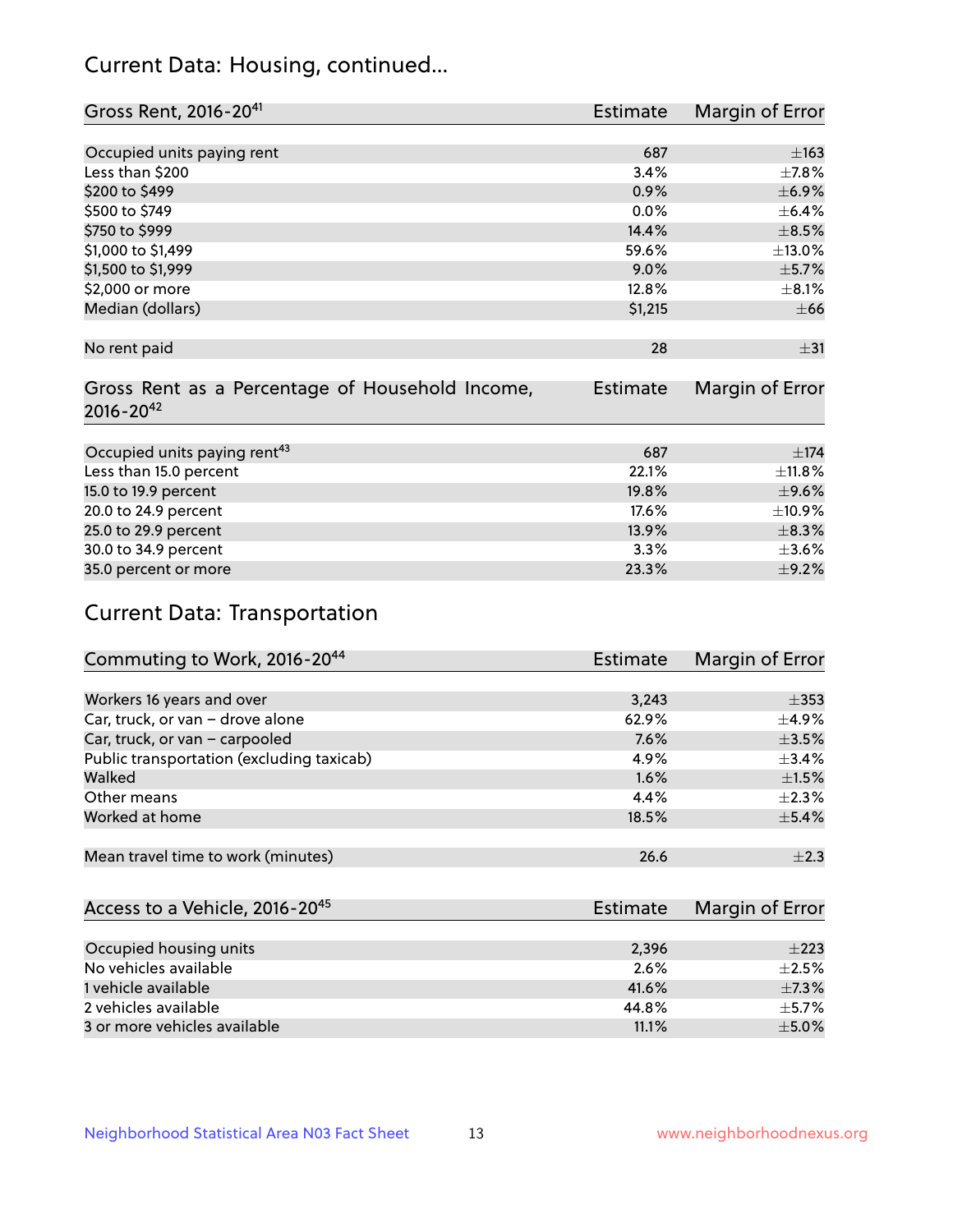# Current Data: Health

| Health Insurance coverage, 2016-2046                    | <b>Estimate</b> | Margin of Error |
|---------------------------------------------------------|-----------------|-----------------|
|                                                         |                 |                 |
| Civilian Noninstitutionalized Population                | 5,257           | $\pm$ 569       |
| With health insurance coverage                          | 97.9%           | ±14.1%          |
| With private health insurance coverage                  | 91.8%           | ±13.5%          |
| With public health coverage                             | 11.8%           | $\pm 2.4\%$     |
| No health insurance coverage                            | 2.1%            | $\pm 1.5\%$     |
| Civilian Noninstitutionalized Population Under 19 years | 1,083           | $\pm$ 1,083     |
| No health insurance coverage                            | 1.0%            | ±3.3%           |
|                                                         |                 |                 |
| Civilian Noninstitutionalized Population 19 to 64 years | 3,683           | ±418            |
| In labor force:                                         | 3,284           | $\pm$ 383       |
| Employed:                                               | 3,131           | $\pm$ 348       |
| With health insurance coverage                          | 98.0%           | $\pm1.8\%$      |
| With private health insurance coverage                  | 96.2%           | $\pm 2.5\%$     |
| With public coverage                                    | 1.9%            | $\pm1.8\%$      |
| No health insurance coverage                            | 2.0%            | $\pm 1.5\%$     |
|                                                         |                 |                 |
| Unemployed:                                             | 153             | $+348$          |
| With health insurance coverage                          | 85.5%           | ±36.8%          |
| With private health insurance coverage                  | 73.2%           | ±49.2%          |
| With public coverage                                    | 12.3%           | ±14.8%          |
| No health insurance coverage                            | 14.5%           | ±14.5%          |
|                                                         |                 |                 |
| Not in labor force:                                     | 399             | ±130            |
| With health insurance coverage                          | 96.3%           | $\pm$ 6.8%      |
| With private health insurance coverage                  | 90.4%           | ±11.8%          |
| With public coverage                                    | 8.7%            | $\pm$ 7.7%      |
| No health insurance coverage                            | 3.7%            | $\pm$ 5.6%      |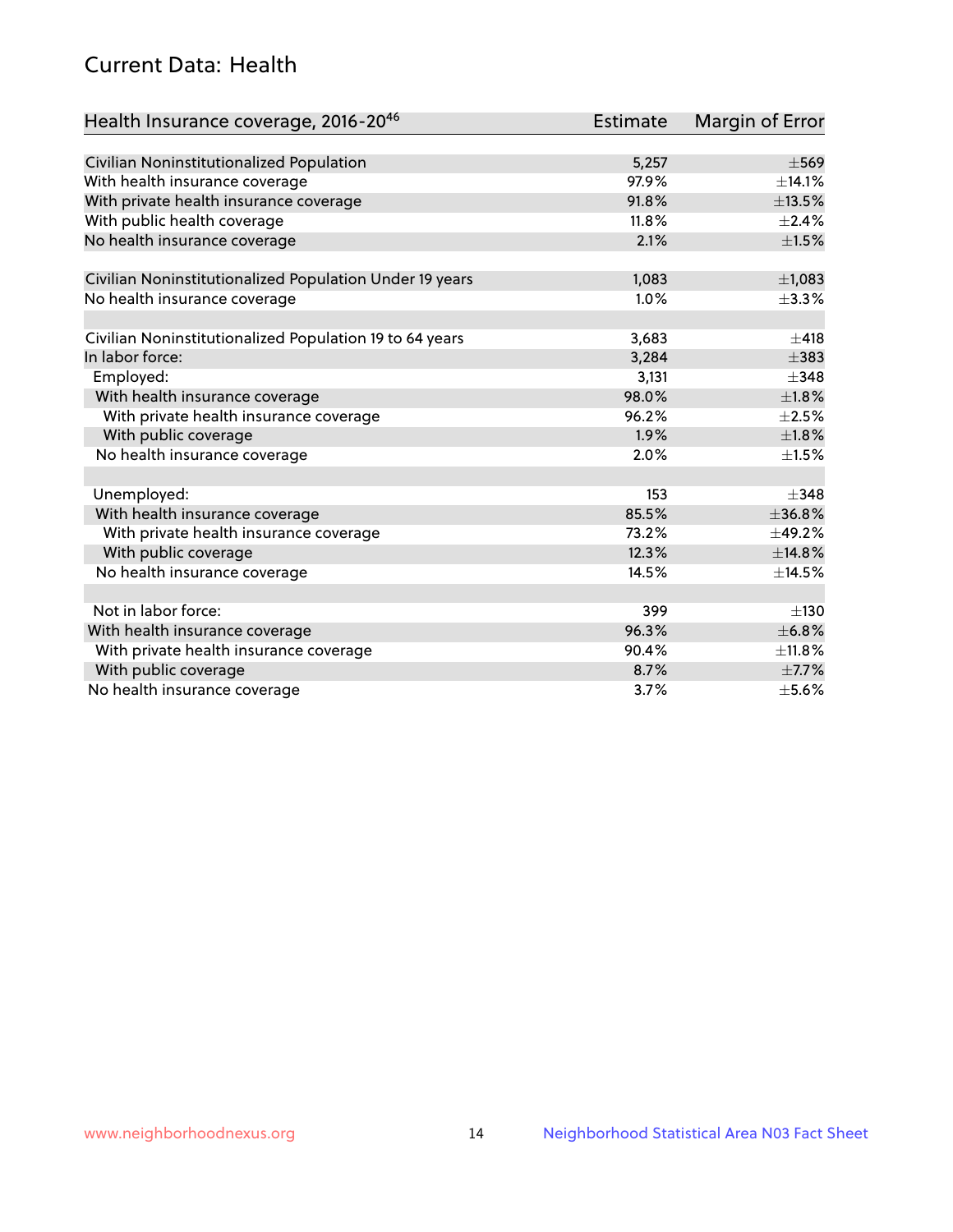#### Notes:

- 1. Source: U.S. Census Bureau, Decennial Census 2000, SF1 tables P8, P12; American Community Survey, tables B01001, B03002
- 2. This category includes Pacific Islanders, Native Americans and Alaska Natives, people who identify as some other race, and those who identify as bi/multi racial.
- 3. Source: U.S. Census Bureau, Decennial Census 2000, SF1 tables P15, P16, P18, P19; American Community Survey, tables B11001, B11005, B11003
- 4. Source: U.S. Census Bureau, Decennial Census 2000, SF3 table P37; American Community Survey, table B15002
- 5. Source: U.S. Census Bureau, Longitudinal Employer-Household Dynamics Residential Area Characteristics, Table JT01 (Primary Jobs); Workplace Area Characteristics, Table JT00 (All Jobs)
- 6. Source: U.S. Census Bureau, Decennial Census 2000, SF3 tables P52, P87; American Community Survey, tables B19001, B17001
- 7. Source: U.S. Census Bureau, Decennial Census 2000, SF1 tables H3, H4; American Community Survey, tables B25002, B25009
- 8. Source: U.S. Census Bureau, Decennial Census 2000, SF3 table H44; American Community Survey, tables B25044
- 9. Source: Atlanta Police Department, COBRA; U.S. Census Bureau, American Community Survey, table B01001
- 10. Source: U.S. Census Bureau, American Community Survey, table B01001
- 11. Source: U.S. Census Bureau, American Community Survey, table B03002
- 12. Source: U.S. Census Bureau, American Community Survey, table B05002
- 13. Source: U.S. Census Bureau, American Community Survey, table B05003
- 14. Source: U.S. Census Bureau, American Community Survey, tables B19001, B19025, B19051, B19061, B19055, B19065, B19059, B19069, B19056, B19066, B19057, B19067, B22001, B19101, B19127
- 15. Source: U.S. Census Bureau, American Community Survey, tables B19201, B19214, B20017, B19313
- 16. Source: U.S. Census Bureau, American Community Survey, table B17010
- 17. Source: U.S. Census Bureau, American Community Survey, tables B17001, B17006, B17021, B17007. Table totals may be lower than the total population, as they are based on the population for whom poverty status is determined.
- 18. Source: U.S. Census Bureau, American Community Survey, B17001H, B17001B, B17001D, B17001I. Table totals may be lower than the total population, as they are based on the population for whom poverty status is determined.
- 19. Source: U.S. Census Bureau, American Community Survey, tables B23001, B23008
- 20. Source: U.S. Census Bureau, American Community Survey, table C24030
- 21. Source: U.S. Census Bureau, American Community Survey, table C24010
- 22. Source: U.S. Census Bureau, American Community Survey, table B24080
- 23. Source: U.S. Census Bureau, Longitudinal Employer-Household Dynamics Origin-Destination Data, Tables JT00 Main and JT00 Aux
- 24. Source: U.S. Census Bureau, Longitudinal Employer-Household Dynamics Origin-Destination Data, Tables JT00 Main and JT00 Aux
- 25. Source: U.S. Census Bureau, Longitudinal Employer-Household Dynamics Origin-Destination Data, Tables JT00 Main and JT00 Aux
- 26. Source: U.S. Census Bureau, Longitudinal Employer-Household Dynamics Origin-Destination Data, Tables JT00 Main and JT00 Aux
- 27. Source: U.S. Census Bureau, American Community Survey, table B14001
- 28. Source: U.S. Census Bureau, American Community Survey, table B15002
- 29. Source: U.S. Census Bureau, American Community Survey, tables B11001, B11003, B11007, B11005, B09019
- 30. Source: U.S. Census Bureau, American Community Survey, tables B25002, B25003, B25004
- 31. Source: U.S. Census Bureau, American Community Survey, table B25024
- 32. Source: U.S. Census Bureau, American Community Survey, table B25034
- 33. Source: U.S. Census Bureau, American Community Survey, tables B25009, B25008, B25003
- 34. Source: U.S. Census Bureau, American Community Survey, table B07003
- 35. Source: U.S. Census Bureau, American Community Survey, table B25075. This value is self-reported and may differ from home values as determined by the County Tax Assessor.
- 36. Source: U.S. Census Bureau, American Community Survey, table B25081
- 37. Source: U.S. Census Bureau, American Community Survey, table B25087
- 38. Source: U.S. Census Bureau, American Community Survey, table B25091
- 39. Excludes units where Selected Monthly Owner Costs as a Percentage of Income cannot be computed.
- 40. Excludes units where Selected Monthly Owner Costs as a Percentage of Income cannot be computed.
- 41. Source: U.S. Census Bureau, American Community Survey, table B25063
- 42. Source: U.S. Census Bureau, American Community Survey, table B25070
- 43. Excludes units where Gross Rent as a Percentage of Income cannot be computed.
- 44. Source: U.S. Census Bureau, American Community Survey, tables B08101, B08013
- 45. Source: U.S. Census Bureau, American Community Survey, table B25044
- 46. Source: U.S. Census Bureau, American Community Survey, tables B18135, B27011

The dagger (†) symbol denotes values that cannot be computed.